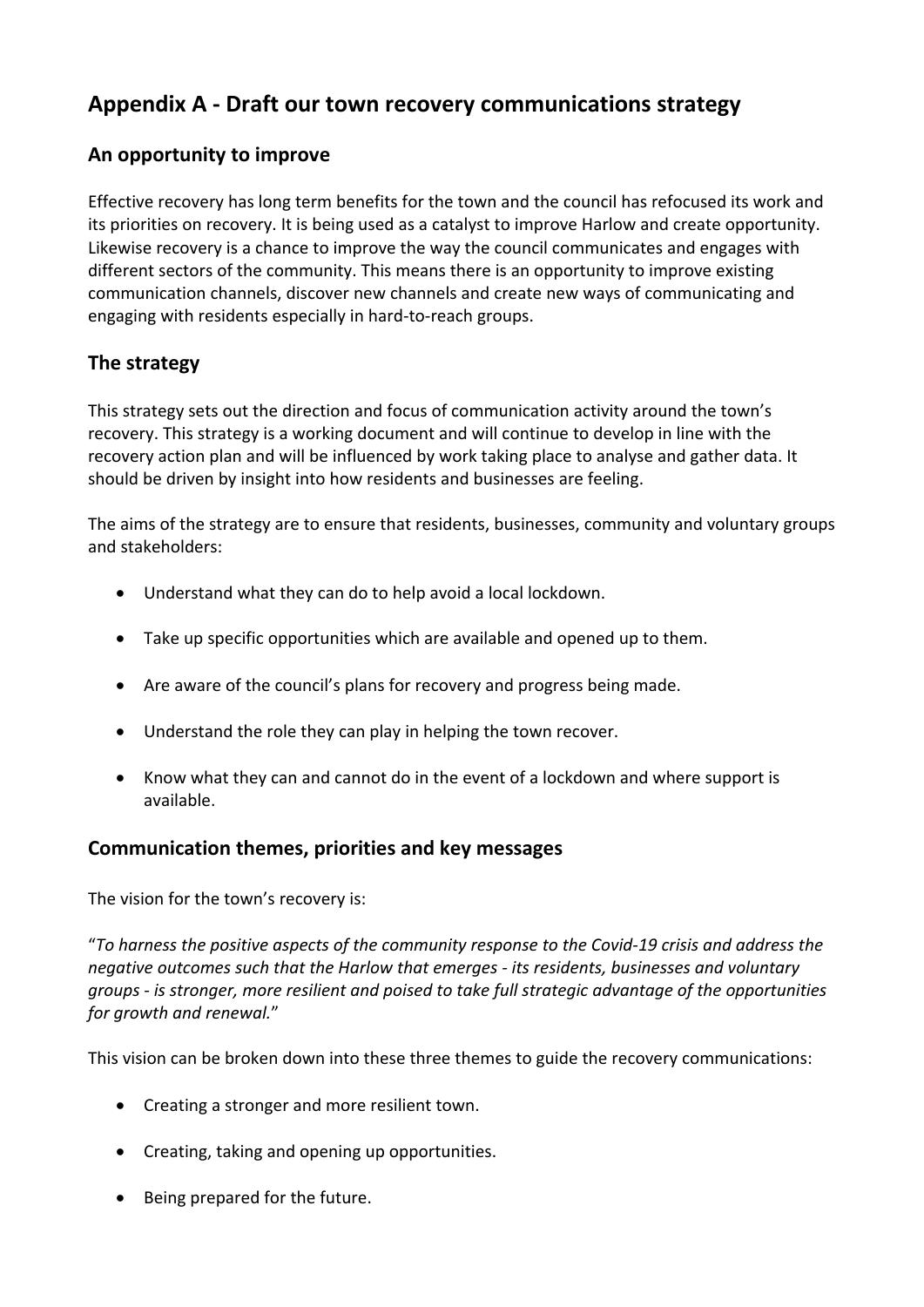Communication activity will centre on these four priorities:

- Looking after yourself and others (prevention and lockdown communications page 4)
- Building resilience and strength.
- Supporting residents and businesses, particularly those who are vulnerable.
- Reopening of council services and services provided by HTS.

#### Key messages:

- We will help you look after and protect yourself and others from COVID-19.
- We will take and create opportunities which will secure the future of the town and improve the lives of all.
- We will help you be prepared for the future.
- We will help keep the Harlow pound in our town.
- We will continue to be here for you.
- Together we will build a stronger more resilient Harlow as a result of its response to this pandemic.

### **Using data and insight**

Work to identify and gather data on those impacted by coronavirus and an analysis of calls into Contact Harlow and the hub, use of our website and social media engagement will be invaluable for this strategy and shaping the priorities within it. Data from regular business surveys will also help inform this strategy and evaluate ongoing communication activity with businesses.

An independent residents' survey would help to identify the priorities and concerns of residents, which would guide the recovery plan going forward. A survey of this nature could also be used to identify how people now get information, what information they trust and how they would like to receive information. This would help identify and improve our communication channels. Potentially residents' views could be gathered or a survey promoted in the winter edition of Harlow Times.

### **Overall communications approach**

There will be a need to communicate the council's recovery plan and progress to the wider population and there are some existing communication channels for doing this (see appendix 1). The starting point for recovery communications is to publish a summary of the plan and how residents, businesses and organisations can play their part.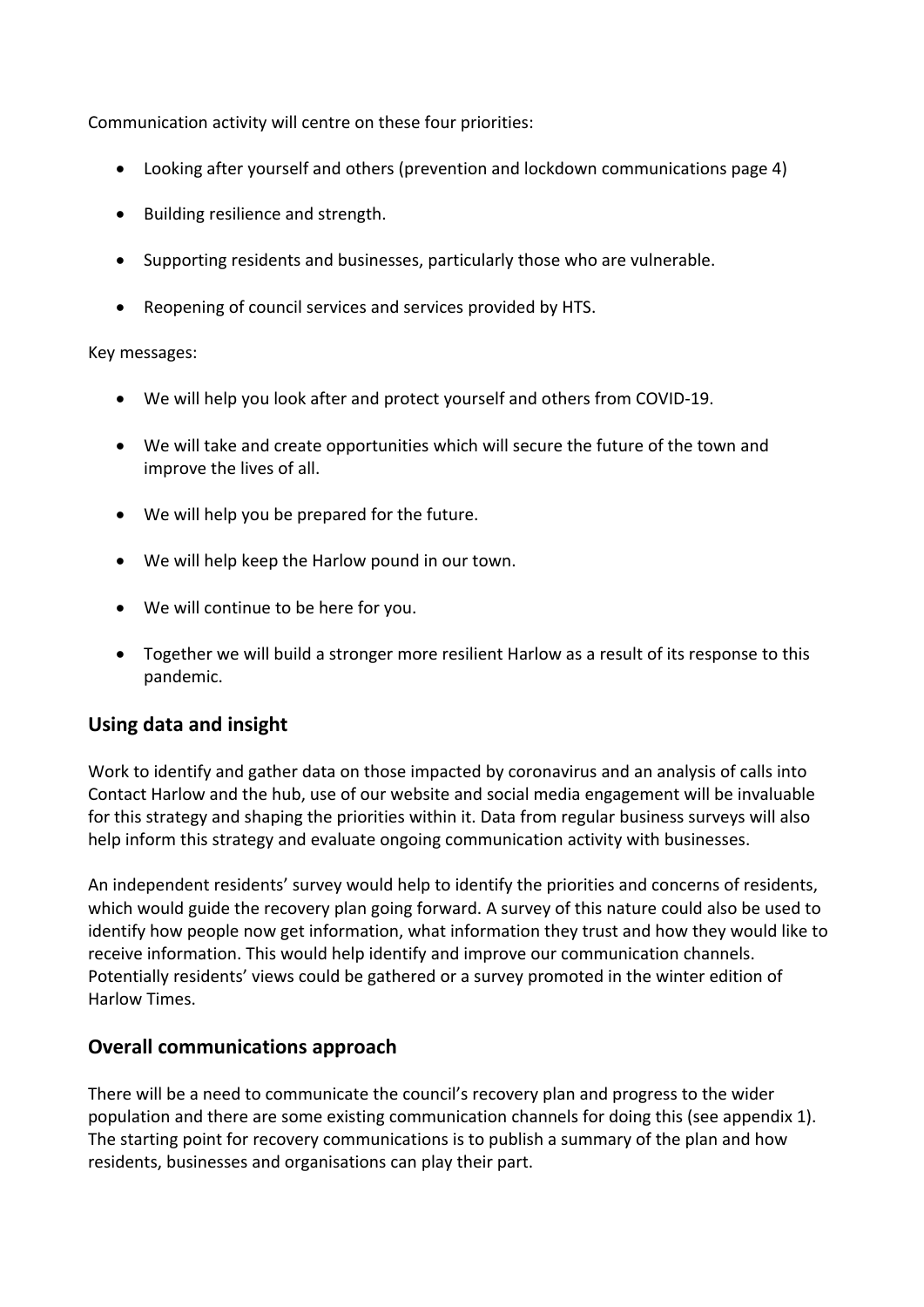However, the overall communications approach should also be audience-led so that specific support schemes, information and action emerging from the recovery action plan are targeted at the right audiences.

These audiences will be guided and reviewed by the work taking place to analyse and gather data as part of the work streams. Particular focus will be given to defining disadvantaged groups and groups disadvantaged by the pandemic.

| Council tax payers                             | <b>Business rate payers</b>                     |
|------------------------------------------------|-------------------------------------------------|
| Council tax support scheme claimants           | Licensed premises                               |
| Residents claiming benefit support             | <b>SME</b> businesses                           |
| Council tenants                                | Discover Harlow ambassadors                     |
| <b>Council leaseholders</b>                    | Chamber of Commerce, SELEP, EZ board            |
| Supported housing tenants                      | Community and volunteer sector                  |
| Residents living in HMO and permitted dev      | Faith leaders and faith groups                  |
| <b>Families</b>                                | Police, Hospital, Fire and ambulance            |
| Residents living in private rented homes       | <b>County Councillors and Youth Councillors</b> |
| Vulnerable/isolated/shielding residents        | <b>Schools and Harlow College</b>               |
| Young people and older residents               | <b>HMO</b> landlords                            |
| Residents with protected characteristics under |                                                 |
| the equality act: age, disability, gender      |                                                 |
| reassignment, marriage and civic partnership,  |                                                 |
| pregnancy and maternity, race, religion or     |                                                 |
| belief, sex, sexual orientation                |                                                 |

Examples of audiences:

### **Communications channels**

Councils have a vital role as official sources of information and need to reach audiences directly without always relying on other intermediaries.

An action as part of this strategy is to investigate new ways of communicating with different audiences, in particular hard to reach groups. It is worth noting that a weekly local newspaper going directly into homes would play an important part in communicating with a wide range of residents. As we no longer have one, this doesn't present a challenge for the council and as a result we have to use as many of the existing communication resources we have and develop new ways of communicating. At appendix 1 is a table of current communication channels the council uses and channels which could be utilised more.

Information will also be collected from partner and community organisations on what channels they have which can be used or developed to specifically target different groups. Sometimes these channels can also be trusted sources of information.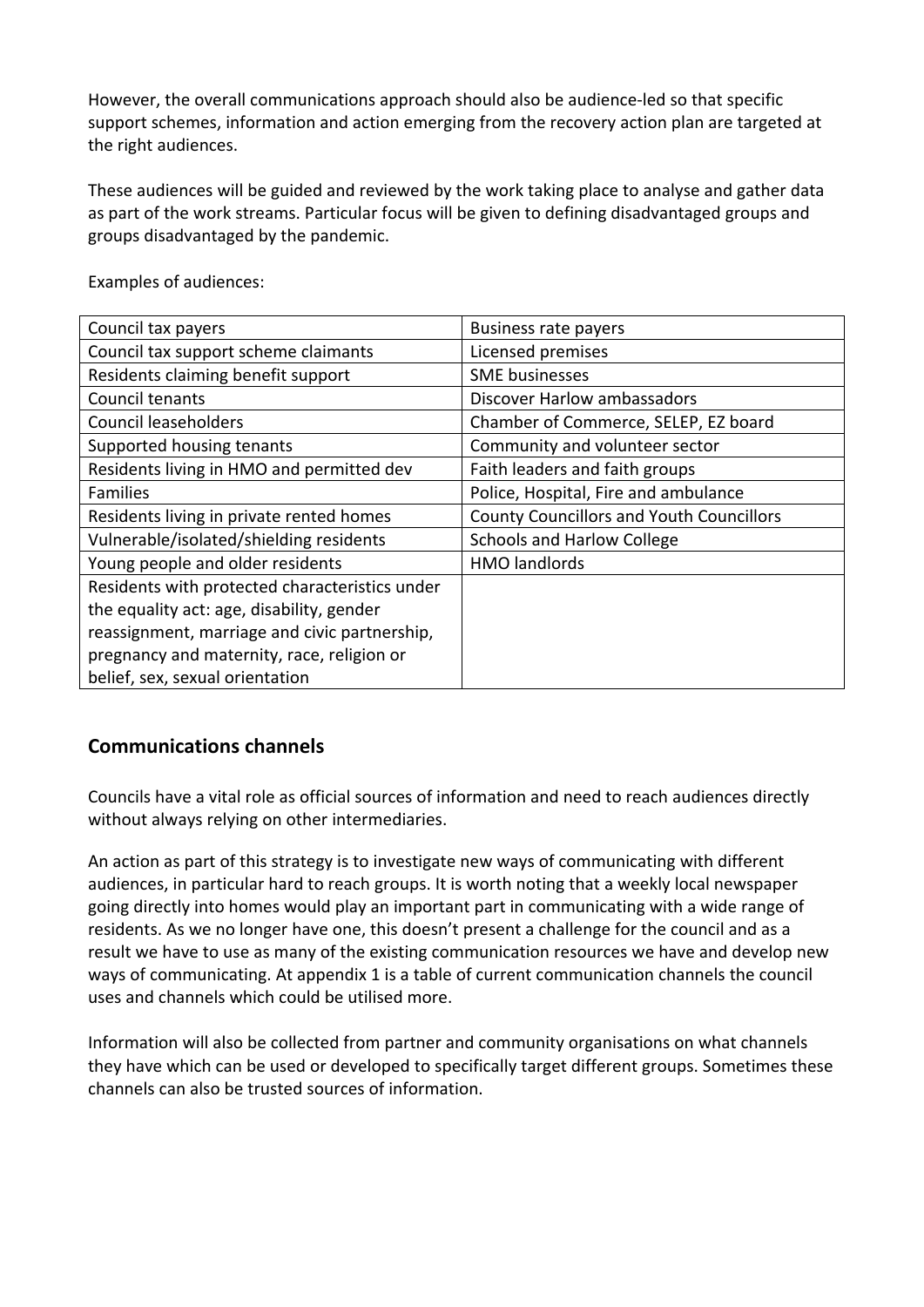#### **Hard-to-reach groups:**

A community forum has been set up which includes community representatives, representatives from BAME communities and residents with disabilities which will help the council identify and communicate with traditional hard-to-reach groups.

Hard-to-reach groups include residents who are not accessing or cannot access information online, those who are unlikely to engage with the council or can't speak or read English. One of the principles in the council's community engagement strategy is – "seeking to reach those communities and individuals not yet engaged i.e. hard to reach and marginalised groups."

#### **We will ensure that no one is further disadvantaged or isolated from the impact of the pandemic, so communication materials must also be accessible.**

For example: materials must follow RNIB guidelines if information is specifically targeting people with disabilities such sight impairments or older residents and where appropriate materials should be available in different languages or offer a translation service if information is targeting residents who don't speak English including our BAME communities. As part of the work of the Essex Resilience Forum a BAME coronavirus advice leaflet has been produced in different languages [https://www.essex.gov.uk/advice-for-people-from-black-asian-and-minority-ethnic](https://www.essex.gov.uk/advice-for-people-from-black-asian-and-minority-ethnic-backgrounds)[backgrounds.](https://www.essex.gov.uk/advice-for-people-from-black-asian-and-minority-ethnic-backgrounds)

All content regardless of audience should also be clear and use plain English and avoid jargon. We will keep content simple, targeted, human, respectful and two-way where possible. All images on social media posts and the website will follow accessibility rules including using ALT descriptions (describing what the image is and what the image says) for those with screen reading software.

Our recovery is about opening up opportunity so therefore our communication must not become a barrier in allowing people to access or find information.

### **Prevention and lockdown communications**

The top communications priority in this strategy is "protecting yourself and others" so there will be a plan of prevention messages to help avoid local lockdowns and keep infection rates down.

Essex County Council under its public health responsibilities has developed a local [outbreak](https://assets.ctfassets.net/knkzaf64jx5x/1o5MFvrIXn4XJb6uYHQkkM/9454014bba61790ad80fb3a9822c8fcb/Essex_COVID-19_Local_Outbreak_Control_Plan.pdf) [control](https://assets.ctfassets.net/knkzaf64jx5x/1o5MFvrIXn4XJb6uYHQkkM/9454014bba61790ad80fb3a9822c8fcb/Essex_COVID-19_Local_Outbreak_Control_Plan.pdf) plan which includes its communications approach around prevention, management of outbreaks, local action and support - see appendix 2.

Through the work of the Essex Resilience Forum the council has already helped to get out preventative messages and also localised messages as part of the town's response. This strategy will see work stepped up in this area with public health messages sent out cross the council's communication channels on a more regular basis. This will be supported by communication assets produced by government for example – hands, face and space campaign - and that the County Council provides as part of their work monitoring infection rates. This includes general messages targeted at specific groups. Therefore we will be sharing national, county and localised messages aimed at helping to limit the spread of the virus.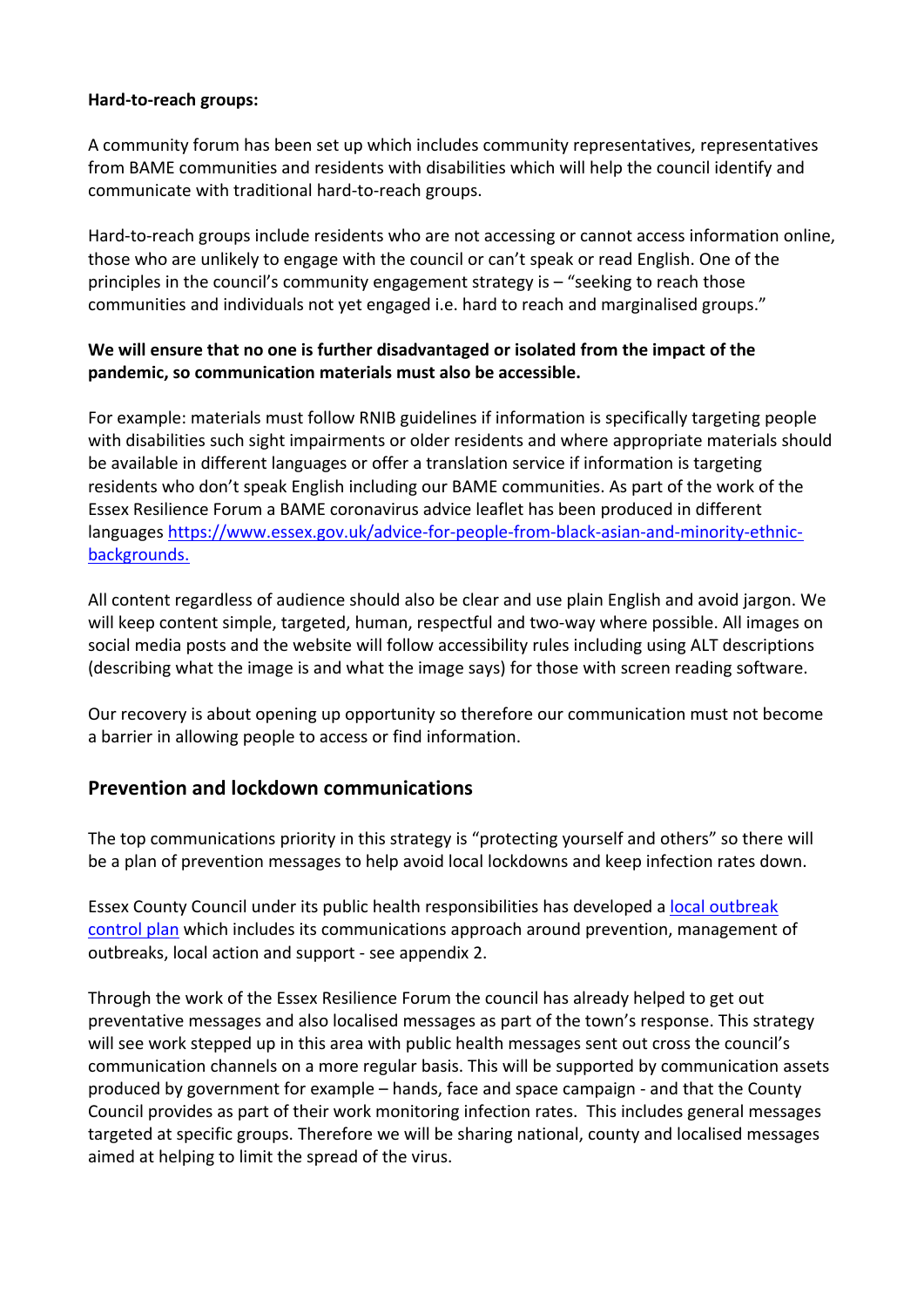In an event of a lockdown our role would be to support the County Council and help share communication messages. The work which will take place on identifying new communication channels could be invaluable **i**n helping the County Council get local messages out to the right people at the right time. It is expected that the County Council and Government would look to use different communication channels to get across public health messages. This could include for example local traffic boards, banners at key sites around the town, adverts on back of buses, radio and internet advertising and social media advertising.

Local protocols are being developed as part of the business and economy work stream for communication actions where there are increasing infections.

## **Communications activity plan**

Prior to lockdown the council had a communications activity plan which was realigned to its existing priorities. During lockdown much of the council's communication activity focused on the town's response to the pandemic and making residents and businesses aware of the support available and changes in service provision.

This strategy will be delivered through an updated communications activity plan, which will focus on recovery. The Communications Team will support the four work streams and work has started to identify the communication opportunities and issues arising from the recovery action plan. There are activities in the action plan as well as existing council projects and schemes which support recovery and will form the content of the plan.

Wherever possible communications activity across the four work streams will be joined up to avoid duplication and maximise the impact and value of promotional work. As discussed by the Recovery Working Group at a previous meeting the communications plan can help consider the potential public relations impact of communicating activities that could conflict with each other (for example debt management versus supporting those in debt). The action plans presents communication opportunities, but also potential communication issues which will need to sensitively communicating with the public relations implications considered.

Examples of activity based on the four recovery communication priorities are (these activities will change in line with recovery action plan and work under existing priorities):

#### **Looking after yourself and others**

- Public health guidance
- Better health campaign
- Mental health awareness
- Domestic abuse awareness
- Prevention of second wave
- Health and wellbeing initiatives

#### **Building resilience and strength**

- Sharing and recognising local success stories business, community, hospital, education
- Community forum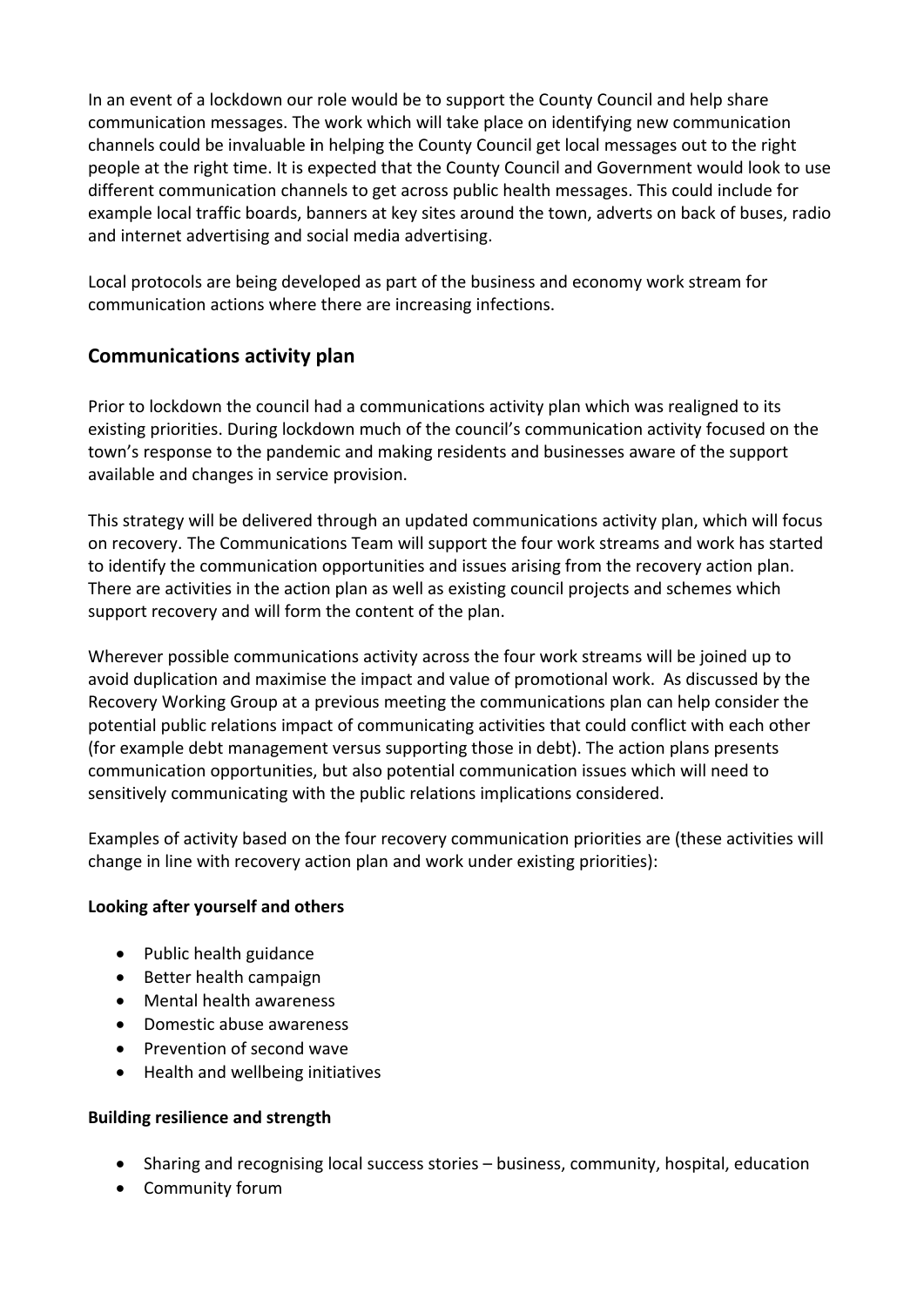- $\bullet$  Business awards scheme
- Investment in town's infrastructure
- Regeneration projects and schemes
- Town Centre future high streets fund
- Town Deal and growth board
- Public health science campus
- Housebuilding projects
- Discover Harlow inward investment campaign
- Paddling Pools improvements
- Cycle Tracks
- Climate change initiatives
- Harlow & Gilston Garden Town
- Local Development Plan

#### **Supporting residents and business and opening up opportunities**

- Settled housing for those moved to temporary accommodation during pandemic
- Culture and arts summer school
- Support to BAME and disabled young people impacted by COVID
- Develop social media platform for businesses
- **•** Temporary Business advice centre
- Meet the buyers event
- Promote use of town centre and neighbourhood areas
- Digital skills programme
- Question time event for businesses

#### **Reopening of council services and services provided by HTS**

- Reinstating full tenant support for supported housing tenants and reopening communal areas
- Promoting new ways of working for the benefit of residents and businesses
- HTS landscape programme review
- Income recovery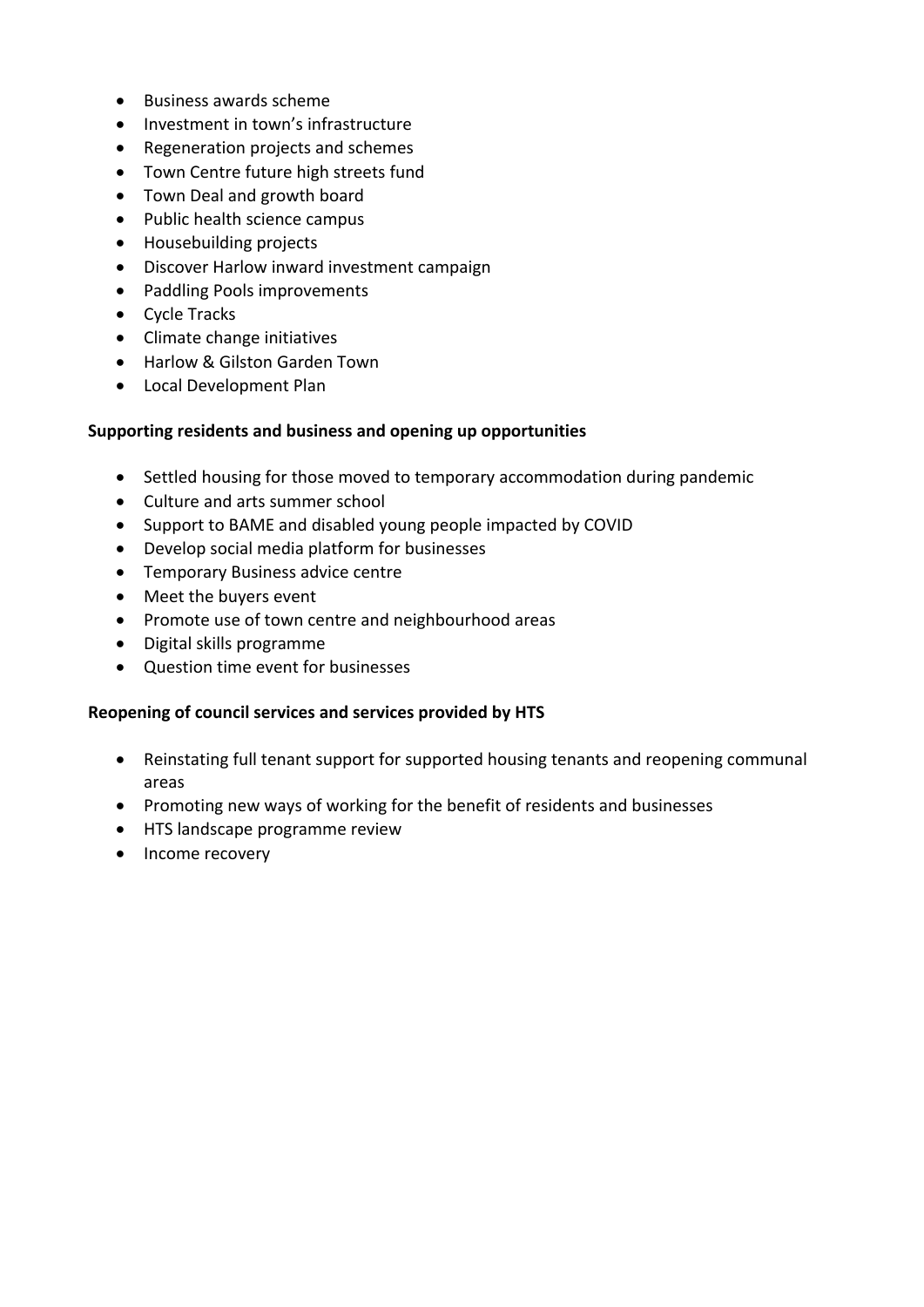### **Appendix 1 - existing communication channels**

| Channel                                                                   | <b>Description</b>                                                                                                                                                                                                                                                                                                                     | <b>Audiences</b>                                                                                                                                                                                                       |
|---------------------------------------------------------------------------|----------------------------------------------------------------------------------------------------------------------------------------------------------------------------------------------------------------------------------------------------------------------------------------------------------------------------------------|------------------------------------------------------------------------------------------------------------------------------------------------------------------------------------------------------------------------|
| Local and regional media                                                  | Local media:<br><b>Your Harlow</b><br>Harlow Guardian newspaper<br>CM17 connection magazine<br><b>Everything Harlow</b><br>Axis magazine<br>Regional media:<br><b>BBC Essex radio and online</b><br><b>BBC Look East</b><br><b>ITV Anglia</b><br><b>Heart Essex Radio</b><br>Radio Essex<br><b>Essex Live</b><br><b>Essex TV news</b>  | Residents, businesses, stakeholders,<br>opinion formers                                                                                                                                                                |
| <b>Harlow Times</b>                                                       | Residents' magazine distributed<br>four times a year to every<br>household via Royal Mail.<br>Recovery content to be<br>prioritised                                                                                                                                                                                                    | Residents - no current updated<br>readership information exists but<br>audiences likely to be older residents,<br>those not online or accessing services<br>online and families with young children                    |
| Digital                                                                   | Main website<br>www.harlow.gov.uk<br>Coronavirus web page already<br>set up including on support<br>available to residents and<br>businesses<br>Other council and council<br>supported websites:<br>www.harlowez.org.uk<br>www.harlowtowncentre.co.uk<br>www.harlowplayhouse.com<br>www.harlowsciencepark.com<br>www.htsgroupltd.co.uk | Residents, businesses, community<br>organisations and visitors                                                                                                                                                         |
| Social media - Facebook,<br>Twitter, Instagram, Linked-in<br>and You Tube | Council has a range of social<br>media channels which can be<br>used to target relevant content<br>to specific audiences.<br>There are also a range of<br>Facebook groups which can<br>also be used to target specific                                                                                                                 | Each page will have its own specific<br>audiences and interests<br>Facebook advertising can be used to<br>target specific ages or interests<br>Facebook - tends to be more residents<br>and community interest groups, |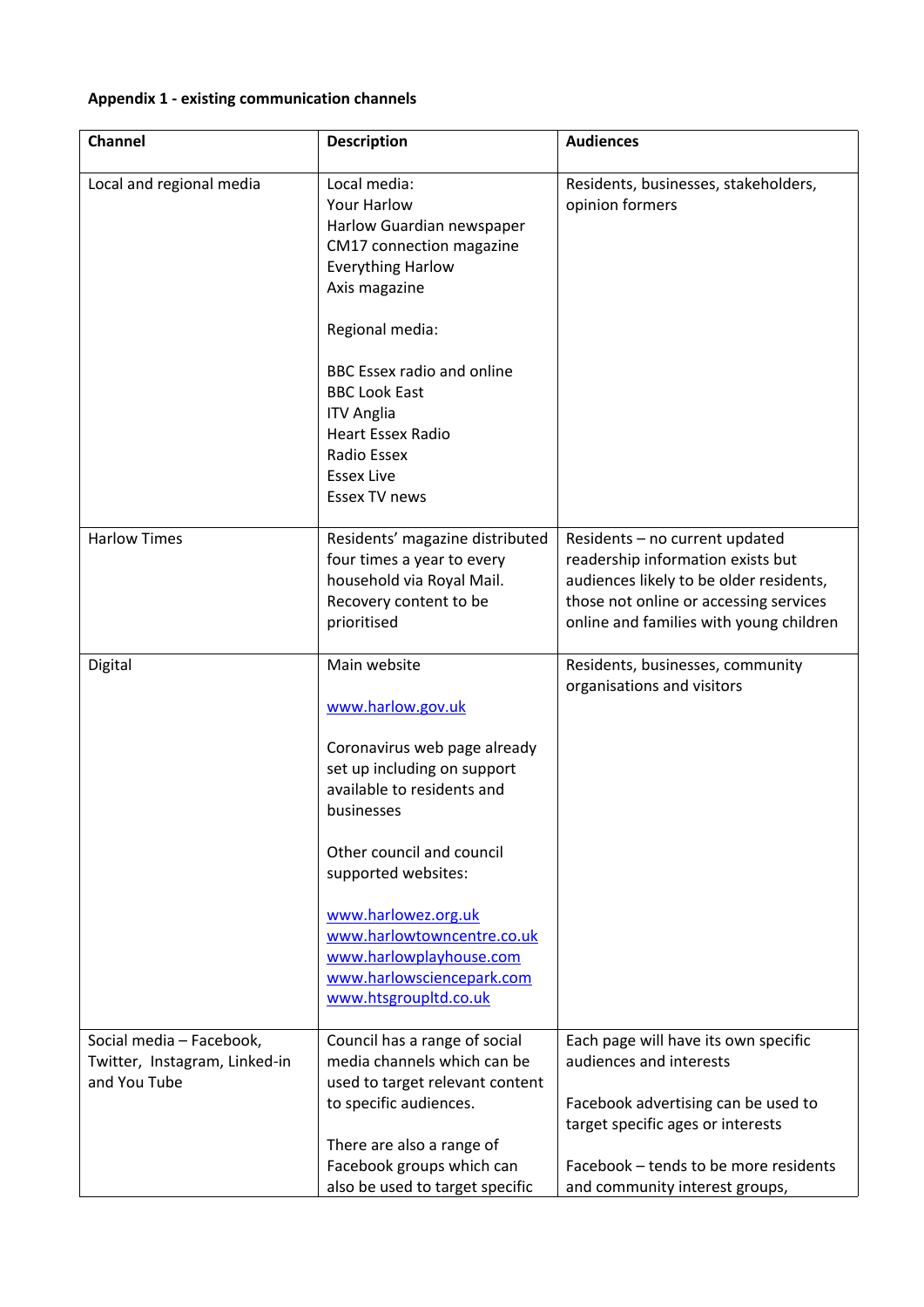|                                                        | groups<br>Council channels and council<br>supported channels include:<br><b>Harlow Council</b><br>$\bullet$<br>Harlow Playhouse<br>Pets' Corner<br><b>Harlow Museum</b><br>Harlow & Gilston<br>Garden Town<br><b>Harlow Town Centre</b><br>Harlow Enterprise Zone<br><b>Harlow Science Park</b><br><b>Youth Council</b><br><b>Active Harlow Council</b><br><b>Discover Harlow</b> | campaign groups, but there are some<br>business support group<br>Linked-in $-$ solely for businesses and<br>organisations, networking and for<br>individuals seeking job<br>Instagram - tends to be more residents<br>and community groups and younger<br>residents and some businesses<br>Twitter - businesses, media/journalists,<br>residents, campaign groups |
|--------------------------------------------------------|-----------------------------------------------------------------------------------------------------------------------------------------------------------------------------------------------------------------------------------------------------------------------------------------------------------------------------------------------------------------------------------|-------------------------------------------------------------------------------------------------------------------------------------------------------------------------------------------------------------------------------------------------------------------------------------------------------------------------------------------------------------------|
| <b>Direct Mail</b>                                     | Leaflets and information within:<br>Council Tax bills, council tax<br>support scheme bills, business<br>rate bills, tenant rent<br>statements, leaseholders<br>service charge statements,<br>commercial tenant mailings,<br>licensed premises mailings,<br>Latton Bush tenants                                                                                                    | Council bill payers<br>Council tax support scheme<br><b>Business rate payers</b><br>Licensed premises<br>Commercial tenants<br>Council tenants<br><b>Council leaseholders</b>                                                                                                                                                                                     |
| Face-to-face communication (in<br>person or virtually) | <b>Community Forum</b><br>Tenant and leaseholder panels<br><b>Tenant forums</b><br>Leaseholder forums<br><b>Housing Standards Board</b><br>Safer Harlow Partnership<br>meetings<br>Business question time events                                                                                                                                                                  | Hard-to-reach groups<br><b>Council tenants and leaseholders</b>                                                                                                                                                                                                                                                                                                   |
| Email                                                  | Using existing databases to<br>send out targeted information                                                                                                                                                                                                                                                                                                                      | Licensed premises database<br><b>Residents Associations</b><br><b>Discover Harlow ambassadors</b><br>School readiness<br><b>Businesses</b>                                                                                                                                                                                                                        |
| <b>Harlow Stories</b>                                  | Quarterly magazine for<br>businesses - 500 printed copies<br>and available online<br>Distributed to public places and<br>business areas                                                                                                                                                                                                                                           | <b>Businesses</b><br><b>Discover Harlow ambassadors</b>                                                                                                                                                                                                                                                                                                           |
| Discover Harlow e-newsletter                           | Monthly sent to around 430<br>Harlow ambassadors every<br>month                                                                                                                                                                                                                                                                                                                   | <b>Businesses and local stakeholders</b>                                                                                                                                                                                                                                                                                                                          |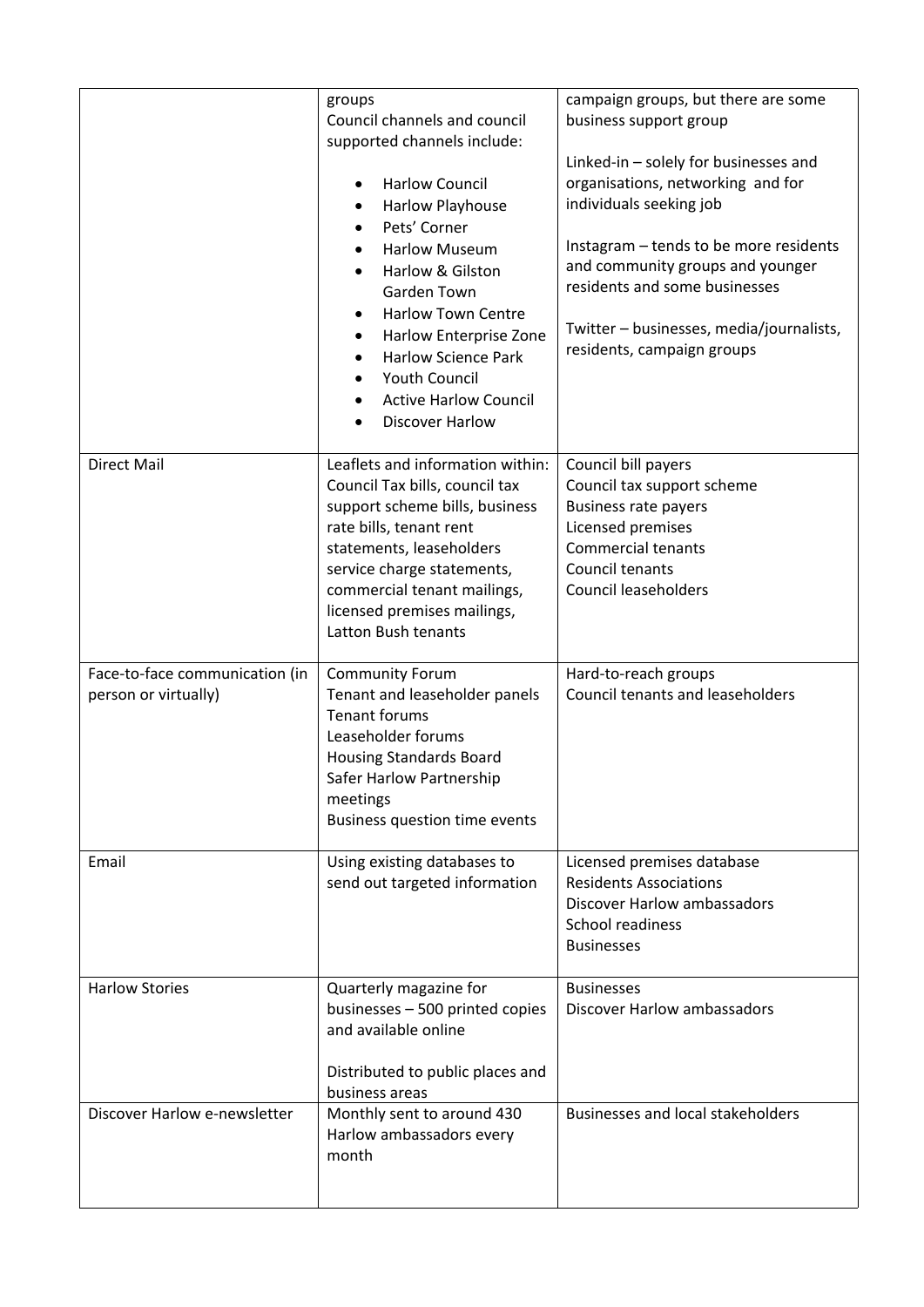| Discover Harlow events                  | Quarterly ambassador events<br>(face to face meetings on hold<br>for now)<br>Attendance at last event 102                                                                          | Discover Harlow ambassadors -<br>businesses, community groups |
|-----------------------------------------|------------------------------------------------------------------------------------------------------------------------------------------------------------------------------------|---------------------------------------------------------------|
| Posters, leaflets, banners and<br>signs | Community noticeboards<br>Council venues - Civic Centre,<br>Latton Bush Centre, Playhouse,<br>Town Park, town centre,<br>shopping hatches and shopping<br>centres, outside schools | Residents and businesses                                      |